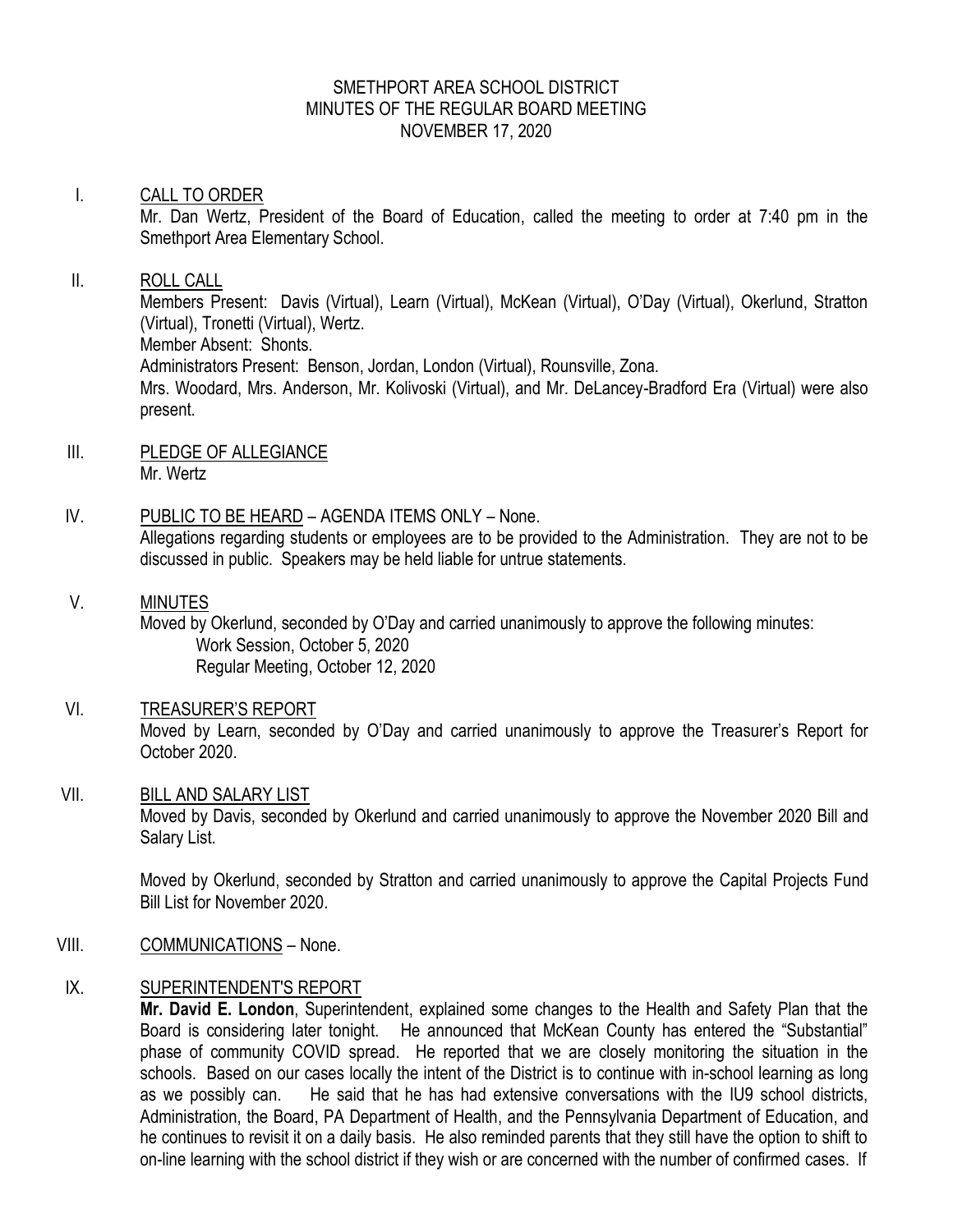Minutes of the Regular Meeting November 17, 2020 Page 2

> a parent is interested in that, they need to contact their child's principal. Lastly, he mentioned that the Department of Health announced additional mitigation orders today. He said he is very proud of the students and staff with mask wearing and social distancing.

> Following the Superintendent's Report Mr. Benson presented the Students of the Month awards. The Junior High Student of the Month for November 2020 was Brianna Digel and the Senior High Student of the Month was Cadence Gamet. Congratulations to both of those young ladies.

### X. OLD BUSINESS – None.

#### XI. NEW BUSINESS

(Any new hires under New Business are hired subject to the restriction that the hire will not be finalized unless all of the ACT 168 requirements relative to provisional employment have been met. He/She shall not be permitted to work with or have direct contact with children until all of the mandates of ACT 168 of 2014 have been compiled and the results are determined to be satisfactory to the District).

- 1. Moved by Okerlund, seconded by Davis and carried unanimously to approve items for the sale / discard list: "My Math Materials" – Elementary K-6 Math books.
- 2. Moved by Learn, seconded by Tronetti and carried unanimously to approve a repository bid of \$500 from Patricia Miller for property located at 18 King Road, Mt. Jewett as presented by Tax Claim Bureau.
- 3. Moved by Davis, seconded by McKean and carried unanimously to approve extending the Seamless Summer Option until June 30, 2021.
- 4. Moved by Tronetti, seconded by Okerlund and carried unanimously to approve a FMLA Leave of Absence (self) for Colleen McClain for intermittent days throughout the 2020-21 school year effective immediately.
- 5. Moved by Davis, seconded by Learn and carried 7-0 with one abstention (Okerlund) to approve a Transportation Contract with C.L. McKeirnan.
- 6. Moved by Tronetti, seconded by Learn and carried unanimously to approve updates to the SASD Health & Safety Plan as presented.
- 7. Moved by Learn, seconded by Tronetti and carried unanimously to approve updates to the SASD Athletic Health & Safety Plan as presented.
- 8. Moved by Okerlund, seconded by McKean and carried unanimously to approve a MOU with Smethport Regional Youth Trap Team for the 2020-21 season.
- 9. Moved by Davis, seconded by O'Day and carried 7-0 with one abstention (Wertz) to approve a MOU with McKean County CYS Human Services regarding Foster Care Transportation.
- 10. Moved by Tronetti, seconded by Davis and carried unanimously to approve creating a Special Education Aide position for HS Emotional Support.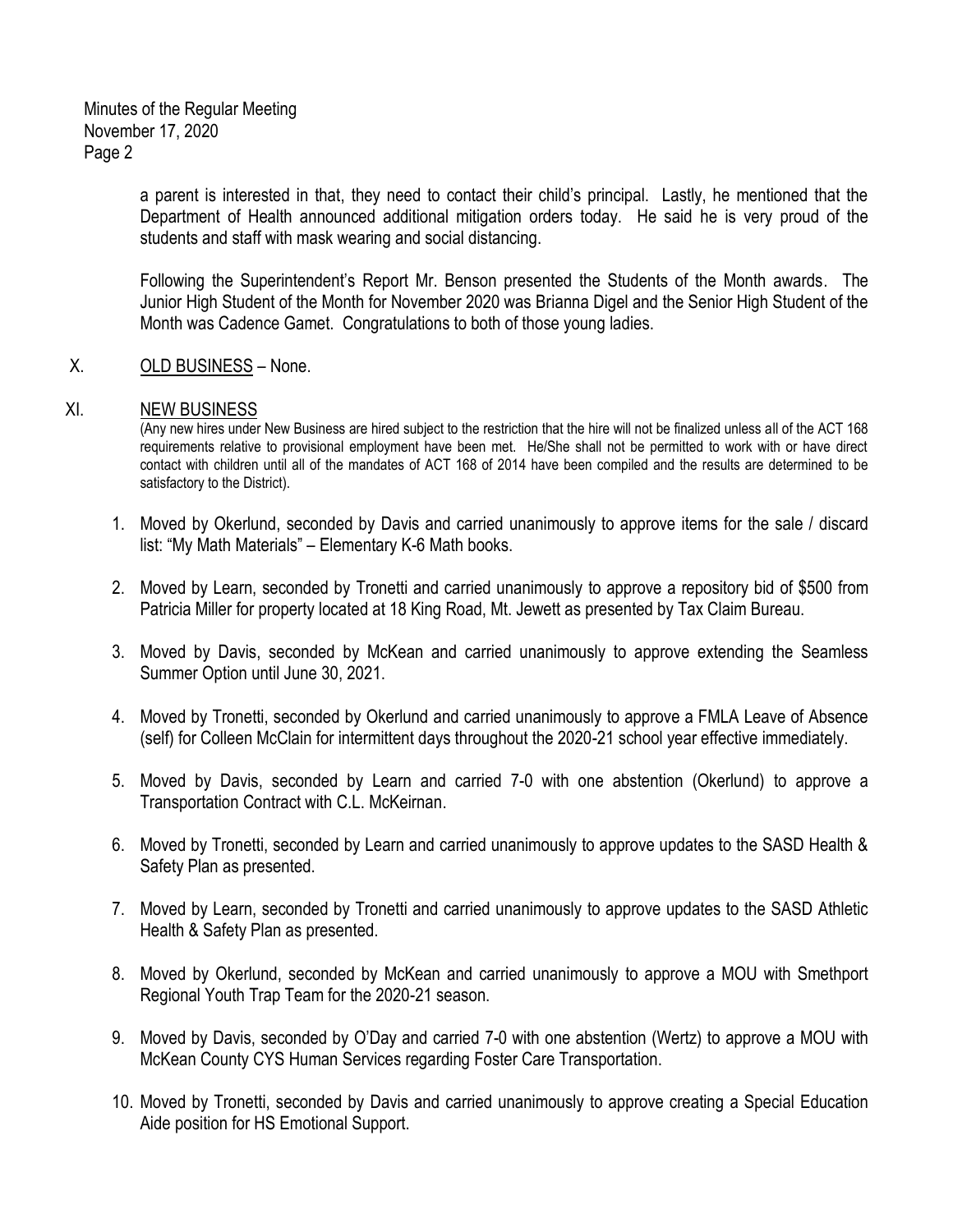Minutes of the Regular Meeting November 17, 2020 Page 3

- 11. Moved by Learn, seconded by O'Day and carried unanimously to approve Linda Fetter as a HS Emotional Support Aide effective 11/18/2020 (pending proper paperwork).
- 12. Moved by Tronetti, seconded by Learn and carried unanimously to approve the following addition(s) to the Substitute Teacher list for the 2020-21 school year (pending proper paperwork): Ryan Davis, Smethport, Emergency Lori Edgar, Smethport, Emergency Justin Tanner, Smethport, Emergency
- 13. Moved by Learn, seconded by Davis and carried unanimously to approve the following addition(s) to the Substitute Support Staff list for the 2020-21 school year (pending proper paperwork): Ryan Davis, Smethport, Clerical / Teacher's Aide Lori Edgar, Smethport, Clerical / Teacher's Aide

# **INFORMATION ITEM:**

- $\triangleright$  American Education Week is observed the first full week before Thanksgiving with that Wednesday being National ESP Day. National ESP Day honors and recognizes the contributions education support professionals make to public education. November 18, 2020, is *NATIONAL EDUCATION SUPPORT PROFESSIONALS DAY* ~ the day set aside to honor all the "other people" that provide invaluable services to our schools: bus drivers, cafeteria workers, classroom aides, paraeducators, secretaries, security services, and technical services.
- $\triangleright$  The Board of Education will be given the following policies for first reading with subsequent approval in December:
	- #113.1 Discipline of Students with Disabilities
	- #113.2 Behavior Support
	- #113.4 Confidentiality of Special Education Student Information
	- #122 Extracurricular Activities
	- #123 Interscholastic Athletics
	- #123.2 Sudden Cardiac Arrest
	- $\bullet$  #214 Class Rank

# **COMMENDATIONS**:

- $\triangleright$  Congratulations to the Jr. High Student of the Month Brianna Digel and the High School Student of the Month – Cadence Gamet.
- $\triangleright$  Congratulations to the Varsity Football team for being named Small School North Champs with an undefeated regular season of 5-0. The Hubbers beat Union/AC Valley in the D9 Class A Semifinals and advanced to the Class A Title game on 10/31 against 5-0 Redbank Valley. The Hubbers ended their season with a 20-6 loss to Redbank Valley. Great season to the players, Coach Jack, and all the other coaches that helped guide the team to the D9 Finals.